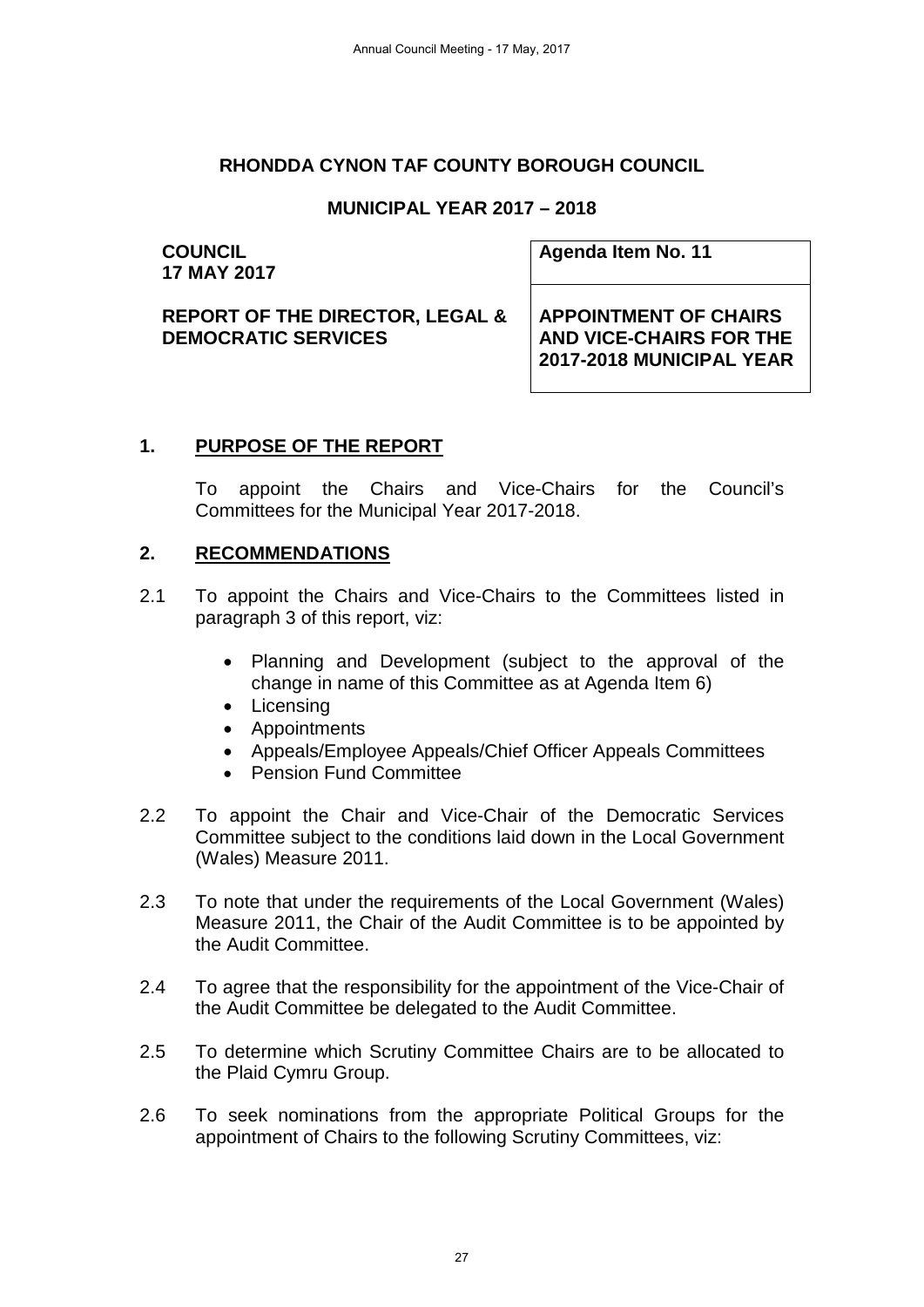- Overview and Scrutiny
- Finance and Performance Scrutiny Committee
- Public Service Delivery, Communities & Prosperity Scrutiny **Committee**
- Children & Young People Scrutiny Committee
- Health & Well-Being Scrutiny Committee
- 2.7 To appoint the Chair of the Cwm Taf Public Services Board Joint Overview and Scrutiny Committee `JOSC` who must be a Member of the Council's Overview and Scrutiny Committee and will be Chair until May, 2018 (as agreed at the Inaugural Meeting of the JOSC on the  $20<sup>th</sup>$ February, 2017).
- 2.8 To seek nominations for the appointment of Vice-Chairs to the following Scrutiny Committees viz:
	- Overview and Scrutiny
	- Finance and Performance Scrutiny Committee
	- Public Service Delivery, Communities & Prosperity Scrutiny **Committee**
	- Children & Young People Scrutiny Committee
	- Health & Well-Being Scrutiny Committee
- 2.9 To note that the Vice-Chair of the Cwm Taf Public Services Board Joint Overview and Scrutiny Committee is to be nominated by Merthyr Tydfil County Borough Council.
- 2.10 To appoint the Scrutiny Performance Management Co-ordinator.
- 2.11 That in accordance with the decision made at the Council's Annual Meeting held on the  $20<sup>th</sup>$  May, 2015, to note the appointment of the Mayor and Deputy Mayor as the Chair and Vice-Chair to the Corporate Governance and Constitution Committee.

## **3. APPOINTMENT OF CHAIRS AND VICE-CHAIRS**

- 3.1 The Council is requested to appoint Chairs and Vice-Chairs to the under-mentioned Committees:
	- Planning and Development Committee (subject to the approval of the change in name of this Committee as at Agenda Item 6)
	- Licensing Committee
	- Appointments Committee
	- Appeals/Employee Appeals/Chief Officer Appeals Committee
	- Pension Fund Committee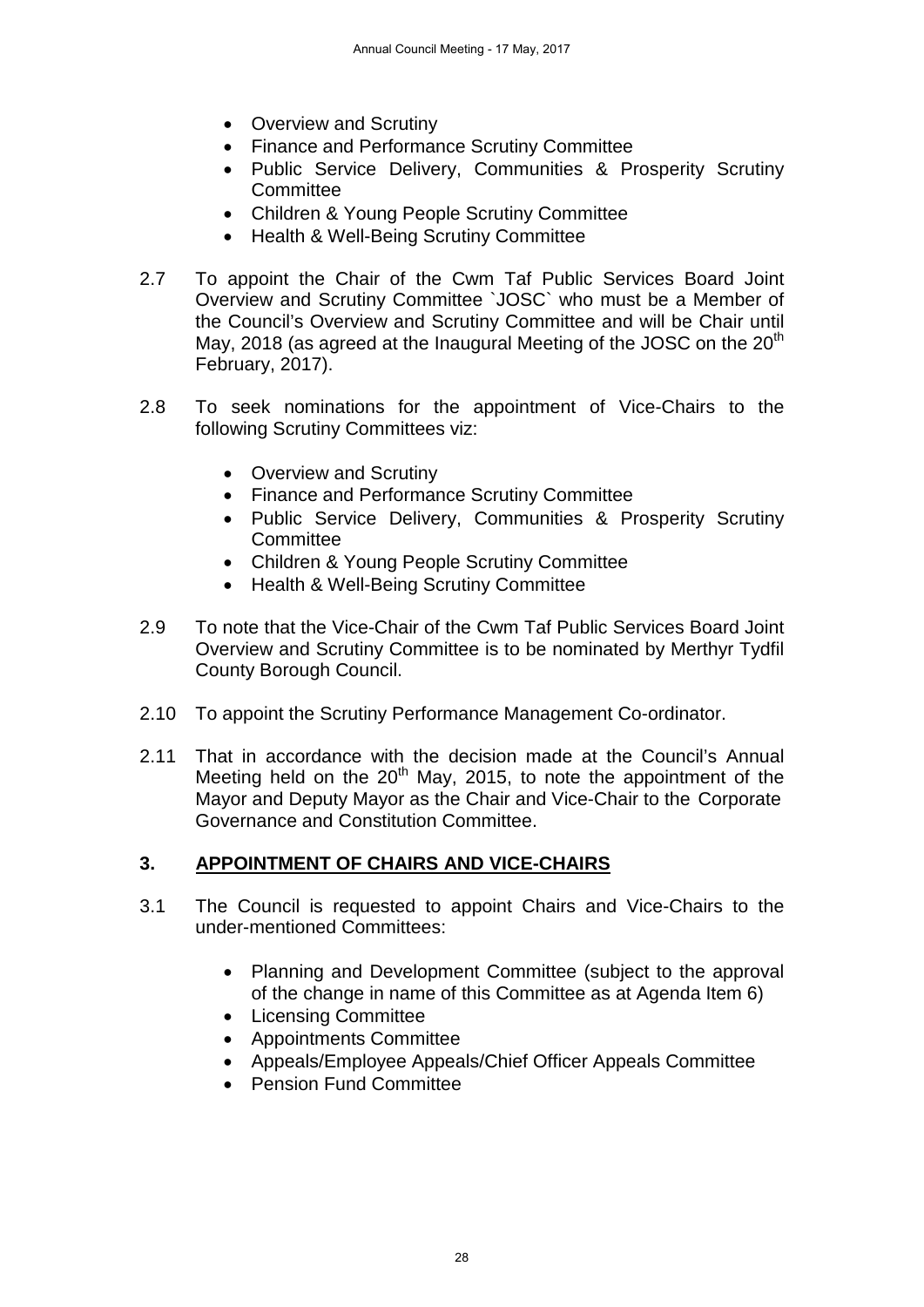## **3.2 APPOINTMENT OF DEMOCRATIC SERVICES COMMITTEE CHAIR**

3.3 In accordance with the requirements of the Local Government (Wales) Measure 2011 (the 'Measure'), the Council must appoint the Chair of the Democratic Services Committee and that Chair must not be a Member who belongs to a group with Members in the Executive. Council may also appoint the Vice-Chair.

## **3.4 APPOINTMENT OF AUDIT COMMITTEE CHAIR**

- 3.5 In accordance with the requirements of the Measure, the Chair of the Audit Committee is to be appointed by the Audit Committee.
- 3.6 At last year's Annual General Meeting, the Council decided that the appointment of Vice-Chair of the Audit Committee would be delegated to that Committee and it is proposed to continue with this process for 2017/18.

## **3.7 APPOINTMENT OF SCRUTINY COMMITTEE CHAIRS**

- 3.8 The appointment of the persons to Chair the Scrutiny Committees must comply with the requirements set out in the Measure.
- 3.9 In light of the Political Balance report presented at Agenda Item 9 viz: two or more Political groups with multiple Scrutiny Committees, the application of the procedures set out in Section 70 of the Measure results in the allocation set out below:

#### Labour Group 3 Plaid Cymru Group 2 Unallocated 0

- 3.10 The Council must determine, which of the following Scrutiny Committees are to be Chaired by the Plaid Cymru Group.
	- Overview and Scrutiny
	- Finance and Performance Scrutiny Committee
	- Public Service Delivery, Communities & Prosperity Scrutiny **Committee**
	- Children & Young People Scrutiny Committee
	- Health & Well-Being Scrutiny Committee
- 3.11 Nominations can then be received from appropriate Group Officers to fill the outstanding Scrutiny Chair posts.
- 3.12 The Council will need to appoint the Vice-Chairs of the five Scrutiny Committees.
- 3.13 The Council also needs to appoint the Scrutiny Performance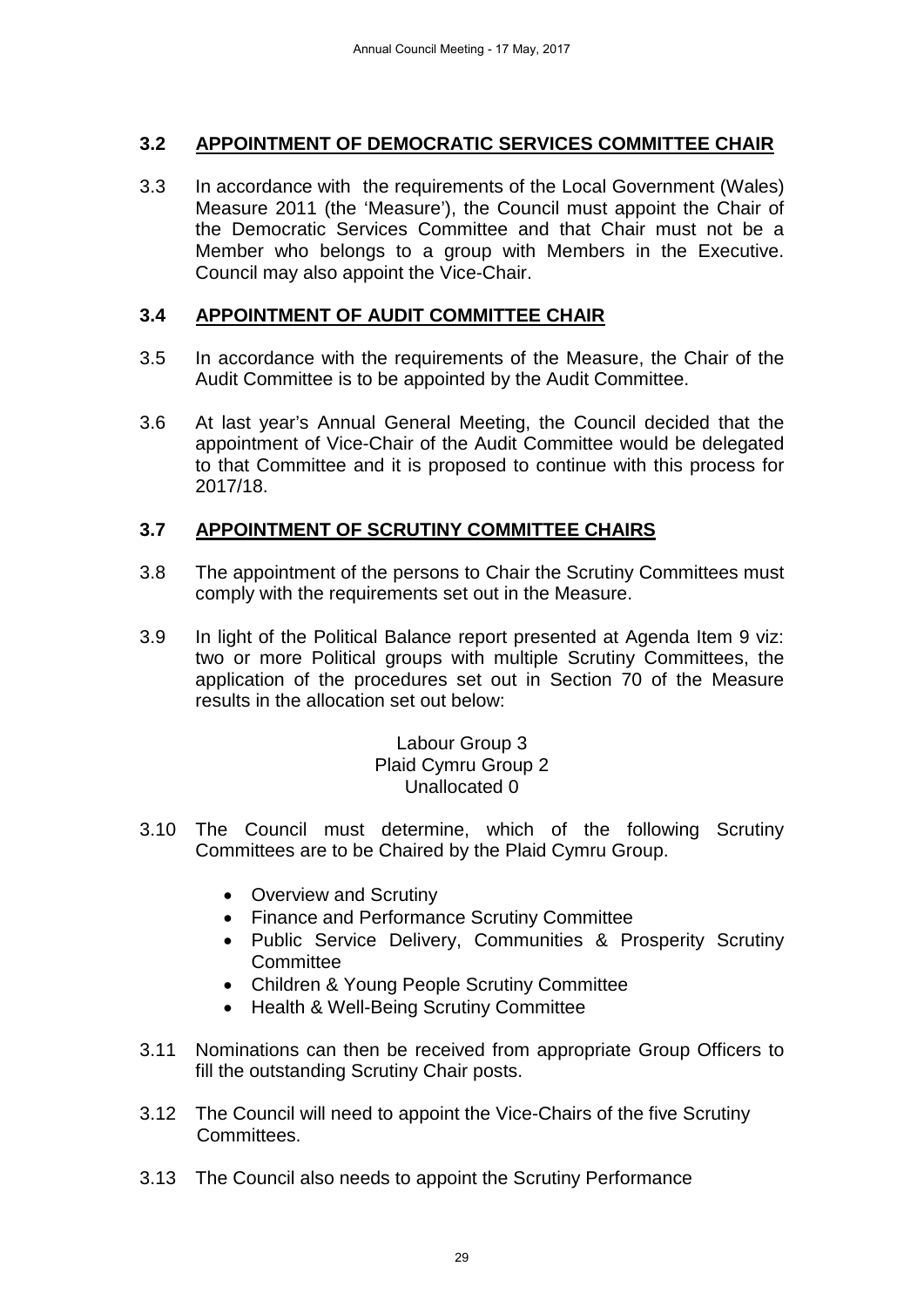Management Co-ordinator.

### **3.14 APPOINTMENT OF CORPORATE GOVERNANCE AND CONSTITUTION COMMITTEE**

- 3.15 The Local Government Act 2000 requires the Council to keep its Constitution under review and up to date and the Corporate Governance and Constitution Committee has been appointed for this purpose. The Committee is a body to which the political balance requirement of the Local Government and Housing Act 1989 applies.
- 3.16 The Council is requested to note that at the Annual Meeting held on the 20<sup>th</sup> May, 2015, the appointment of the Chair and Vice Chair of this Committee be allocated to the Mayor and Deputy Mayor respectively.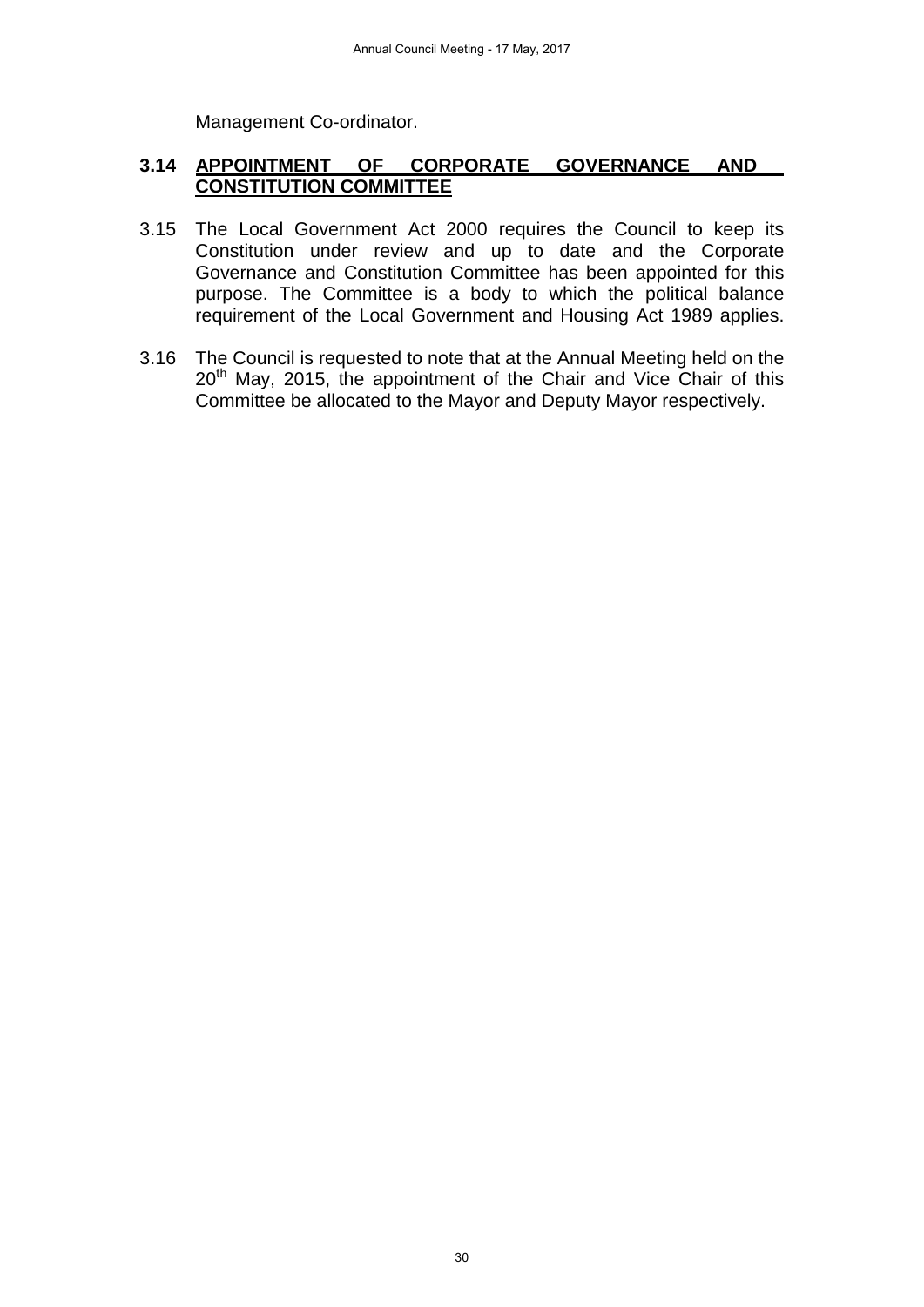# **LOCAL GOVERNMENT ACT 1972**

## **AS AMENDED BY**

## **THE LOCAL GOVERNMENT (ACCESS TO INFORMATION) ACT 1985**

## **RHONDDA CYNON TAF COUNTY BOROUGH COUNCIL**

# **COUNCIL**

# **17 MAY 2017**

## **REPORT OF THE DIRECTOR, LEGAL & DEMOCRATIC SERVICES**

#### **Background Papers**

### **APPOINTMENT OF CHAIRS AND VICE-CHAIRS FOR 2017-2018 MUNICIPAL YEAR**

Freestanding Matter